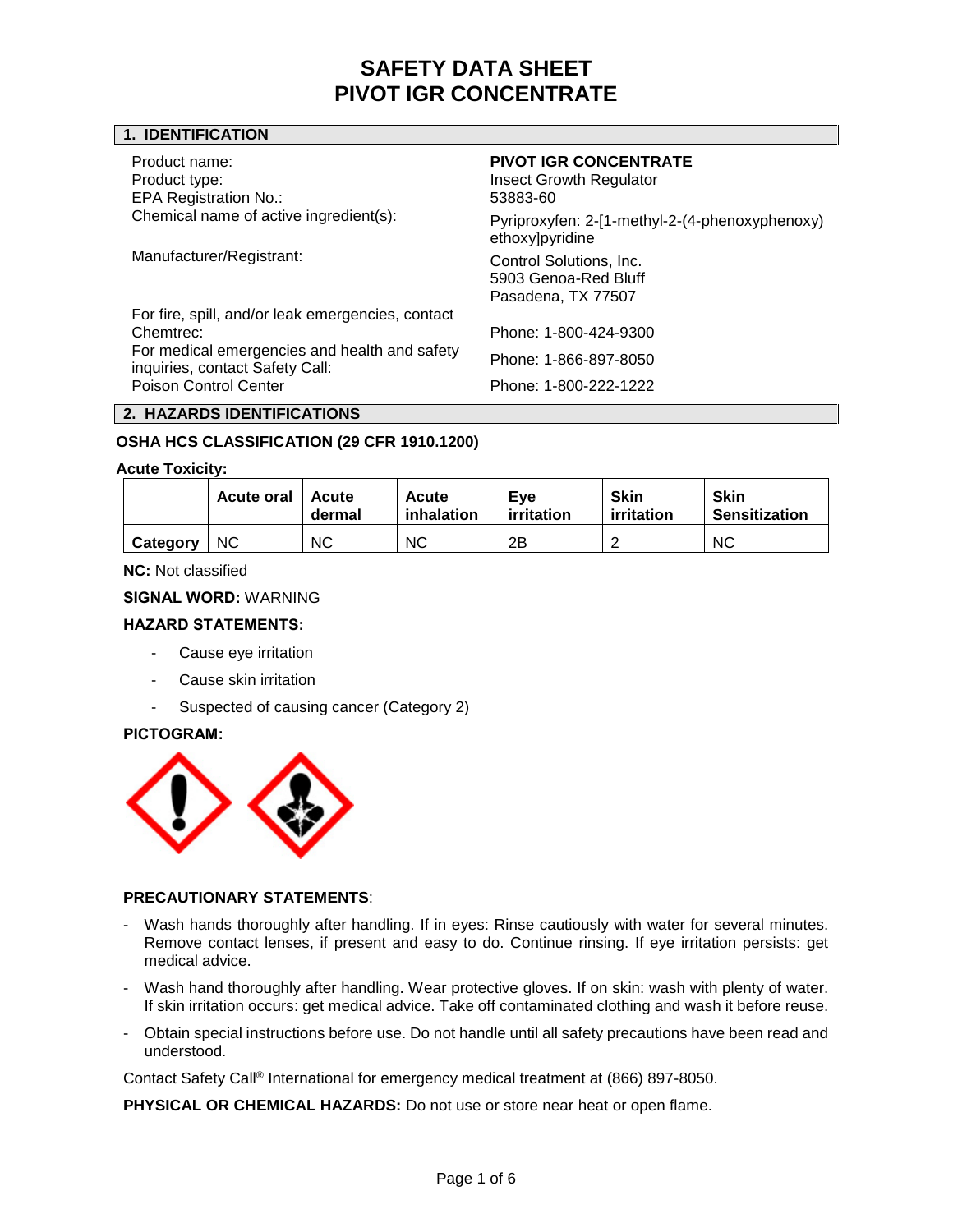# **3. COMPOSITION/INFORMATION ON INGREDIENTS**

| <b>COMMON NAME</b>                 | CAS NO.       | %      | <b>OSHA</b><br><b>PEL</b> | <b>ACGIH</b><br><b>TLV</b> | <b>OTHER</b>                    | <b>NTP/IARC/OSHA</b><br>(Carcinogen) |
|------------------------------------|---------------|--------|---------------------------|----------------------------|---------------------------------|--------------------------------------|
| Pyriproxyfen                       | 95737-68-1    | 1.3    | <b>NE</b>                 | <b>NE</b>                  | <b>NE</b>                       | NA.                                  |
| Anionic emulsifier<br>contains-    |               |        | NE.                       | 15 ppm<br>(TWA)            | <b>NE</b>                       | NА                                   |
| Aromatic<br>hydrocarbon<br>solvent | 64742-94-5    | < 1.2  | <b>NE</b>                 | <b>NE</b>                  | <b>NA</b>                       |                                      |
| Naphthalene                        | $91 - 20 - 3$ | < 0.12 | 10 ppm<br>50 mg/m $3$     | 10 ppm<br>52 mg/m $3$      | 15 ppm<br>75 mg/m $3$<br>(STEL) | $NTP-2^*$<br>$IARC - 2B**$           |

NE=Not established; NA=Not applicable.

\* Substances, which may reasonably be anticipated to be carcinogens.

\*\* Substance is possibly carcinogenic to humans

## **4. FIRST AID MEASURES**

| <b>FIRST AID</b>                                                                                                                                                                                                                                                                                 |                                                                                 |  |  |  |  |
|--------------------------------------------------------------------------------------------------------------------------------------------------------------------------------------------------------------------------------------------------------------------------------------------------|---------------------------------------------------------------------------------|--|--|--|--|
| <b>IF SWALLOWED:</b>                                                                                                                                                                                                                                                                             | • Call a poison control center or doctor immediately for treatment advice.      |  |  |  |  |
|                                                                                                                                                                                                                                                                                                  | • Do not induce vomiting unless told to do so by the poison control center or   |  |  |  |  |
|                                                                                                                                                                                                                                                                                                  | doctor.                                                                         |  |  |  |  |
|                                                                                                                                                                                                                                                                                                  | • Do not give any liquid to the person.                                         |  |  |  |  |
|                                                                                                                                                                                                                                                                                                  | • Do not give anything by mouth to an unconscious person.                       |  |  |  |  |
| IF IN EYES:                                                                                                                                                                                                                                                                                      | • Hold eye open and rinse slowly and gently with water 15-20 minutes.           |  |  |  |  |
|                                                                                                                                                                                                                                                                                                  | • Remove contact lenses, if present, after the first 5 minutes, then continuing |  |  |  |  |
|                                                                                                                                                                                                                                                                                                  | rinsing eye.                                                                    |  |  |  |  |
|                                                                                                                                                                                                                                                                                                  | • Call a poison control center or doctor for treatment advice.                  |  |  |  |  |
| IF ON SKIN OR                                                                                                                                                                                                                                                                                    | • Take off contaminated clothing.                                               |  |  |  |  |
| <b>CLOTHING:</b>                                                                                                                                                                                                                                                                                 | • Rinse skin immediately with plenty of water for 15-20 minutes.                |  |  |  |  |
|                                                                                                                                                                                                                                                                                                  | • Call a poison control center or doctor for treatment advice.                  |  |  |  |  |
| <b>IF INHALED:</b>                                                                                                                                                                                                                                                                               | • Move person to fresh air.                                                     |  |  |  |  |
|                                                                                                                                                                                                                                                                                                  | • If person is not breathing, call 911 or an ambulance, then give artificial    |  |  |  |  |
|                                                                                                                                                                                                                                                                                                  | respiration, preferably by mouth-to-mouth if possible.                          |  |  |  |  |
|                                                                                                                                                                                                                                                                                                  | • Call a poison control center or doctor for further treatment advice.          |  |  |  |  |
| Have the product container or label with you when calling a poison control center or doctor, or going for                                                                                                                                                                                        |                                                                                 |  |  |  |  |
| $\mathbb{R}^n$ , $\mathbb{R}^n$ , $\mathbb{R}^n$ , $\mathbb{R}^n$ , $\mathbb{R}^n$ , $\mathbb{R}^n$ , $\mathbb{R}^n$ , $\mathbb{R}^n$ , $\mathbb{R}^n$ , $\mathbb{R}^n$ , $\mathbb{R}^n$ , $\mathbb{R}^n$ , $\mathbb{R}^n$ , $\mathbb{R}^n$ , $\mathbb{R}^n$ , $\mathbb{R}^n$ , $\mathbb{R}^n$ , |                                                                                 |  |  |  |  |

treatment. You may also contact SafetyCall<sup>®</sup> at (866) 897-8050 for emergency medical treatment information.

**NOTE TO PHYSICIAN:** Contain petroleum distillate, vomiting may cause aspiration pneumonia.

# **5. FIRE FIGHTING MEASURES**

**FLASH POINT:** > 90°C (194°F)

**FLAMMABLE LIMITS:** Not applicable

**EXTINGUISHING MEDIA:** Water spray, fog, CO<sub>2</sub>, foam, dry chemical.

**FIRE & EXPLOSION HAZARDS:** Combustible liquid. Can release vapors that form explosive mixtures at temperatures at or above the flash point. Heavy vapors can flow along surfaces to distant ignition sources and flash back. During a fire, irritating and possibly toxic gases may be generated by thermal decomposition or combustion.

**FIRE-FIGHTING PROCEDURES:** Use appropriate extinguishing media for combustibles in the area. Wear full protective clothing and self-contained breathing apparatus. Evacuate nonessential personnel from the area to prevent human exposure to fire, smoke, fumes or products of combustion. Prevent use of contaminated buildings, area, and equipment until decontaminated. Water runoff can cause environmental damage. If water is used to fight fire, dike and collect runoff.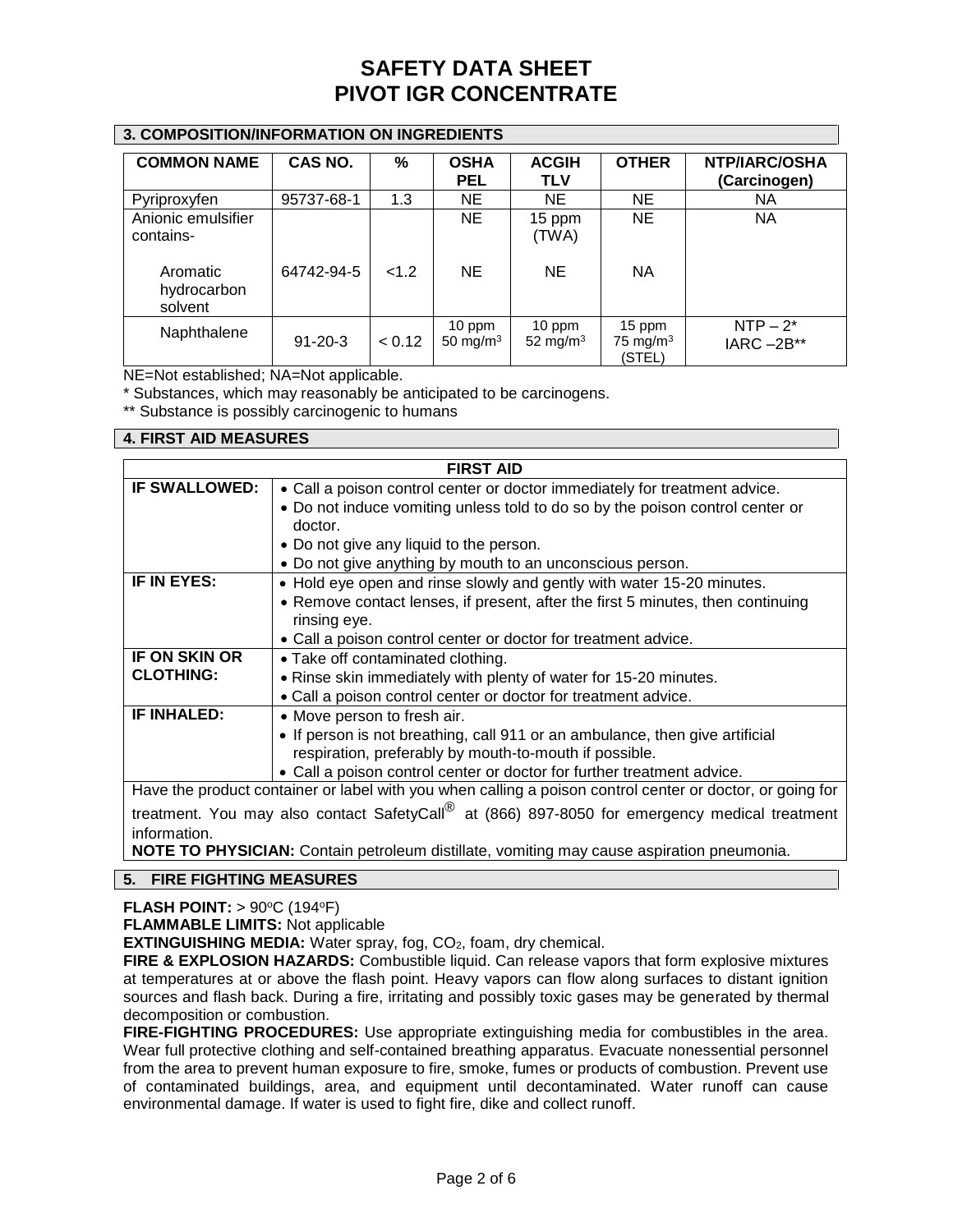**HAZARDOUS DECOMPOSITION PRODUCTS:** May release irritating and toxic gases due to thermal decomposition.

## **6. ACCIDENTAL RELEASE MEASURES**

**ACTION TO TAKE FOR SPILLS/LEAKS:** In case of spillage or leakages, eliminate all ignition sources. Soak up with an absorbent material such as sand, sawdust, earth, Fuller's earth, etc. Dispose of with chemical waste. Remove any contaminated soil. Place in closed, labeled containers and store in a safe place until disposed. Do not contaminate water while cleaning equipment or disposing of wastes. This product is toxic to fish. Keep out of lakes, streams or ponds. Use proper protective equipment to minimize exposure. Take all necessary actions to prevent and to remedy the adverse effects of the spill. Ensure that the disposal is in compliance with federal requirements and state or local regulations.

# **7. HANDLING AND STORAGE**

**PRECAUTIONS TO BE TAKEN IN HANDLING:** Do not contaminate water, food, or feed by storage or disposal or cleaning of equipment. Carefully open containers and after partial use close container tightly. Avoid contact with skin, eyes or clothing. Avoid breathing spray mist. Wash thoroughly with soap and water after handling. Remove contaminated clothing and wash before reuse.

**PRECAUTIONS TO BE TAKEN IN STORAGE:** Store upright at room temperature. Avoid exposure to extreme temperatures. Store in a locked area out of reach of children and domestic animals.

**STORAGE TEMPERATURE (MIN/MAX):** Normal ambient temperatures.

#### **8. EXPOSURE CONTROLS/PERSONAL PROTECTION**

**THE FOLLOWING RECOMMENDATIONS FOR EXPOSURE CONTROLS/PERSONAL PROTECTION ARE INTENDED FOR THE MANUFACTURE, FORMULATION, PACKAGING AND USE OF THIS PRODUCT.**

**FOR COMMERCIAL APPLICATIONS AND/OR ON-FARM APPLICATIONS CONSULT THE PRODUCT LABEL.**

**HAND PROTECTION:** Chemical-resistant gloves.

**SKIN PROTECTION:** Long-sleeve shirt, long pants, shoes plus socks.

**EYE PROTECTION:** Protective eyewear or chemical safety glasses with side shields or chemical goggles when working in non-ventilated spaces.

**RESPIRATOR REQUIREMENTS:** For most conditions, no respiratory protection should be needed; however, if handling without sufficient ventilation, use NIOSH approved air-purifying respirator with any R, P or HE filter.

**VENTILATION:** Whenever possible, adequate ventilation should be used to minimize the need for personal protective equipment.

#### **ADDITIONAL PROTECTIVE MEASURES:**

Follow manufacturer's instructions for cleaning/maintaining PPE. If no such instructions for washables, use detergent and hot water. Keep and wash PPE separately from other laundry. Discard clothing and other absorbent materials that have been drenched or heavily contaminated with this product. Do not reuse them.

## **USER SAFETY RECOMMENDATIONS:**

#### **Users Should:**

- Wash hands before eating, drinking, chewing gum, using tobacco or using the toilet.
- Remove clothing immediately if pesticide gets inside. Then wash thoroughly and put on clean clothing.
- Remove PPE immediately after handling this product. Wash the outside of gloves before removing. As soon as possible, wash thoroughly and change into clean clothing.

**EXPOSURE GUIDELINES:** Refer to Section 3.

**ENGINEERING CONTROLS:** Refer to product label. Minimize airborne concentrations.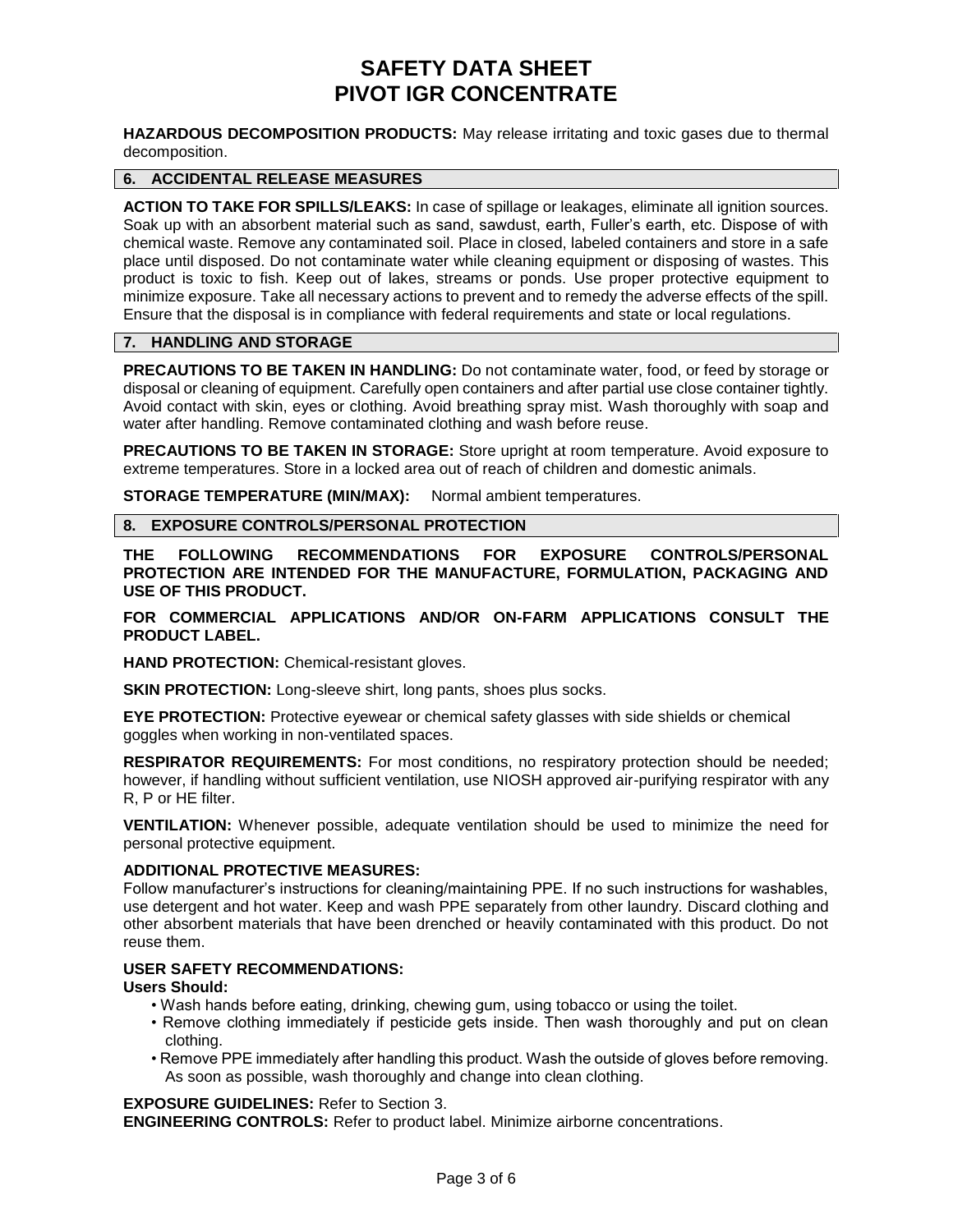## **9. PHYSICAL AND CHEMICAL PROPERTIES**

**APPEARANCE:** Clear liquid **ODOR:** Slight chemical odor **pH:** 4.5 – 6.5 (1% solution) **FLASH POINT: > 90°C (194°F) DENSITY:** 0.88 – 0.92 g/ml

#### **10. STABILITY AND REACTIVITY**

**STABILITY:** Stable under normal conditions. **CONDITIONS TO AVOID:** Acidic and alkaline conditions and excessive heat. **HAZARDOUS DECOMPOSITION PRODUCTS:** May release irritating and toxic gases due to thermal decomposition. **HAZARDOUS POLYMERIZATION:** Will not occur.

# **11. TOXICOLOGICAL INFORMATION**

## **ACUTE TOXICITY/IRRITATION STUDIES:**

Acute Oral  $LD_{50}$  (Rat):  $> 5,000$  mg/kg Acute Dermal LD<sup>50</sup> (Rabbit): > 2,000 mg/kg Acute Inhalation  $LC_{50}$  (Rat): > 7.6 mg/L/4 hr Eye Irritation: Moderately Irritating Skin Irritation: Moderately irritating Dermal Sensitization: Not a skin sensitizer

#### **TOXICITY OF PYRIPROXYFEN TECHNICAL:**

## **SUBCHRONIC TOXICITY:**

Subchronic oral toxicity studies conducted with Pyriproxyfen Technical in the rat, mouse and dog indicate a low level of toxicity. Effects observed at high dose levels consisted primarily of decreased body weight; increased liver weights; histopathological changes in the liver and kidney; decreased red blood cell counts, hemoglobin and hematocrit; altered blood chemistry parameters; and, at 5000 and 10000 ppm in mice, a decrease in survival rates. The NOELs from these studies were 1000 ppm (149.4 mg/kg/day) in mice, 100 mg/kg/day in dogs and 400 ppm (23.5 mg/kg/day) in rats.

In a 4 week inhalation study of Pyriproxyfen Technical in rats, decreased body weight and increased water consumption was observed at 1000 mg/m3. The NOEL in this study was 482 mg/m3.

A 21-day dermal toxicity study in rats with Pyriproxyfen Technical did not produce any signs of dermal or systemic toxicity at 1000 mg/kg/day.

#### **CHRONIC/CARCINOGENICITY:**

Pyriproxyfen Technical has been tested in chronic studies with dogs, rats and mice. Dogs exposed to dose levels of 300 mg/kg/day or higher for 52 weeks showed overt clinical signs of toxicity, elevated levels of blood enzymes and liver damage. The NOEL in this study was 100 mg/kg/day. In a 78 week study in mice, dietary levels of 3000 ppm or greater produced gross and histopathological changes in the kidney. The NOEL in this study was 600 ppm. In a 2-year study in rats, dietary levels of 3000 ppm or greater produced decreased body weights in female rats. The NOEL in the rat study was 600 ppm. No oncogenic response was produced in mice or rats.

#### **TERATOLOGY/DEVELOPMENTAL TOXICITY:**

Tests for developmental toxicity in rats and rabbits were conducted with Pyriproxyfen Technical. In the study conducted with rats, maternal toxicity (mortality, decreased body weight gain and food consumption and clinical signs of toxicity) was observed at doses of 300 mg/kg/day and greater. The maternal NOEL was 100 mg/kg/day. A transient increase in skeletal variations was observed in rat fetuses exposed to 300 mg/kg/day and greater. The NOEL for prenatal developmental toxicity was 100 mg/kg/day. An increased incidence of visceral and skeletal variations was observed postnatally at 1000 mg/kg/day. The NOEL for postnatal developmental toxicity was 300 mg/kg/day. In the study conducted with rabbits, maternal toxicity (clinical signs of toxicity including one death, decreased body weight gain and food consumption, and abortions or premature deliveries) was observed at oral doses of 300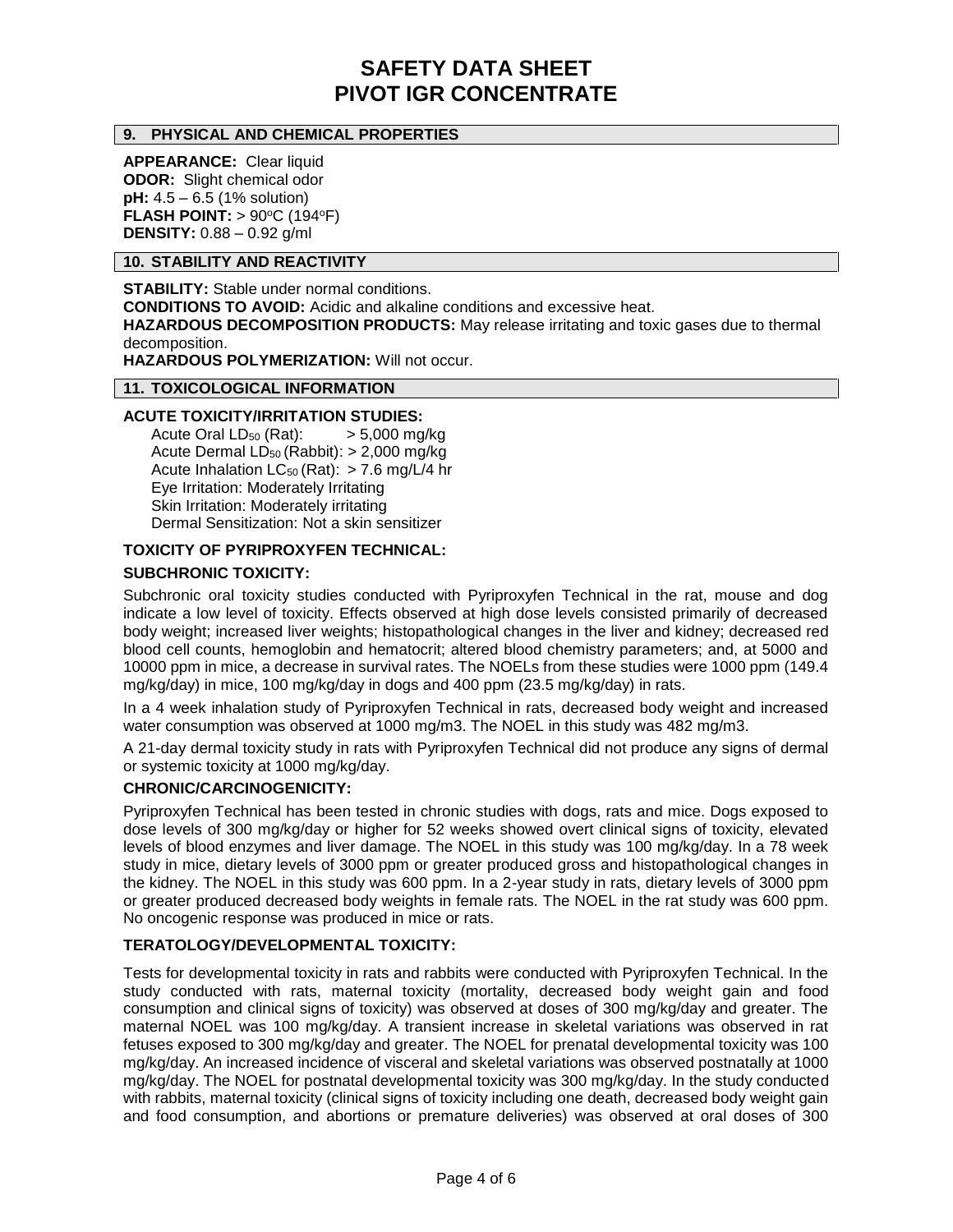mg/kg/day or higher. The maternal NOEL was 100 mg/kg/day. No developmental effects were observed in the rabbit fetuses. The NOEL for developmental toxicity in rabbits was 1000 mg/kg/day.

## **REPRODUCTION TOXICITY:**

A dietary rat reproduction study was conducted with Pyriproxyfen Technical. Systemic toxicity (reduced body weights, histopathological changes in the liver and kidney, and increased liver weight) was produced at 5000 ppm. The systemic NOEL was 1000 ppm. No effects on reproduction were produced even at 5000 ppm, the highest dose tested.

#### **MUTAGENICITY:**

Pyriproxyfen Technical was negative in the following tests for mutagenicity: Ames Assay with and without S9, unscheduled DNA synthesis in HeLa S3 cells, in vitro gene mutation in V79 Chinese hamster cells, and in vitro chromosomal aberration in Chinese hamster ovary cells.

#### **12. ECOLOGICAL INFORMATION**

**ENVIRONMENTAL HAZARDS:** This product is toxic to fish and aquatic invertebrates. Do not apply directly to water or to areas where surface waters present or to intertidal areas below the mean high water mark. Run-off from treated areas may be hazardous to aquatic organisms in neighboring areas. Do not contaminate water by cleaning equipment or disposal of equipment wash waters.

#### **ECOTOXICOLOGICAL INFORMATION:**

**AVIAN TOXICITY:** Pyriproxyfen Technical is practically non-toxic to avian species. Test results include: Oral LD<sup>50</sup> mallard duck: greater than 2000 mg/kg

Oral LD<sup>50</sup> bobwhite quail: greater than 2000 mg/kg Dietary LC<sub>50</sub> mallard duck: greater than 5200 ppm Dietary  $LC_{50}$  bobwhite quail: greater than 5200 ppm Reproduction bobwhite quail:  $NOEC = 600$  ppm

Reproduction mallard duck: NOEC = 600 ppm

**AQUATIC ORGANISM TOXICITY**: Pyriproxyfen Technical is moderately to highly toxic to fish and moderately to very highly toxic to aquatic invertebrate species. Test results include:

#### **Freshwater species:**

LC<sub>50</sub> (96 hr.) Bluegill Sunfish: greater than 270 ug/l LC<sub>50</sub> (96 hr.) Rainbow Trout: greater than 325 ug/l LC<sup>50</sup> (21 day) Rainbow Trout: 90 ug/l LC<sup>50</sup> (96 hr.) Carp: 450 ug/l LC<sup>50</sup> (96 hr.) Killifish: 2660 ug/l EC<sup>50</sup> (48 hr.) Daphnia magna: 400 ug/l MATC (21 day) Daphnia magna: 20 ppt MATC (Early Life Cycle) Rainbow Trout: 5.4 ug/l

# **Estuarine species:**

LC<sub>50</sub> (96 hr.) Sheepshead Minnow: greater than 1.02 ppm LC<sup>50</sup> (96 hr.) Mysid Shrimp: 65 ppb EC<sup>50</sup> (96 hr.) Oyster Shell Deposition: 92 ppb

**OTHER NON-TARGET ORGANISM TOXICITY**: Pyriproxyfen Technical is practically non-toxic to bees. The acute contact  $LC_{50}$  in bees was greater than 100 ug/bee.

# **13. DISPOSAL CONSIDERATIONS**

**PESTICIDE DISPOSAL:** Pesticide wastes are acutely hazardous. Improper disposal of excess pesticide, spilled bait, or rinsate is a violation of Federal Law. Dispose of excess or waste pesticide by use according to label directions, or contact your State Pesticide or Environmental Control Agency, or the Hazardous Waste representative at the nearest EPA Regional Office for guidance.

**CONTAINER DISPOSAL:** Dispose of product containers, waste containers, and residues according to label instructions and local, state, and federal health and environmental regulations.

#### **14. TRANSPORT INFORMATION**